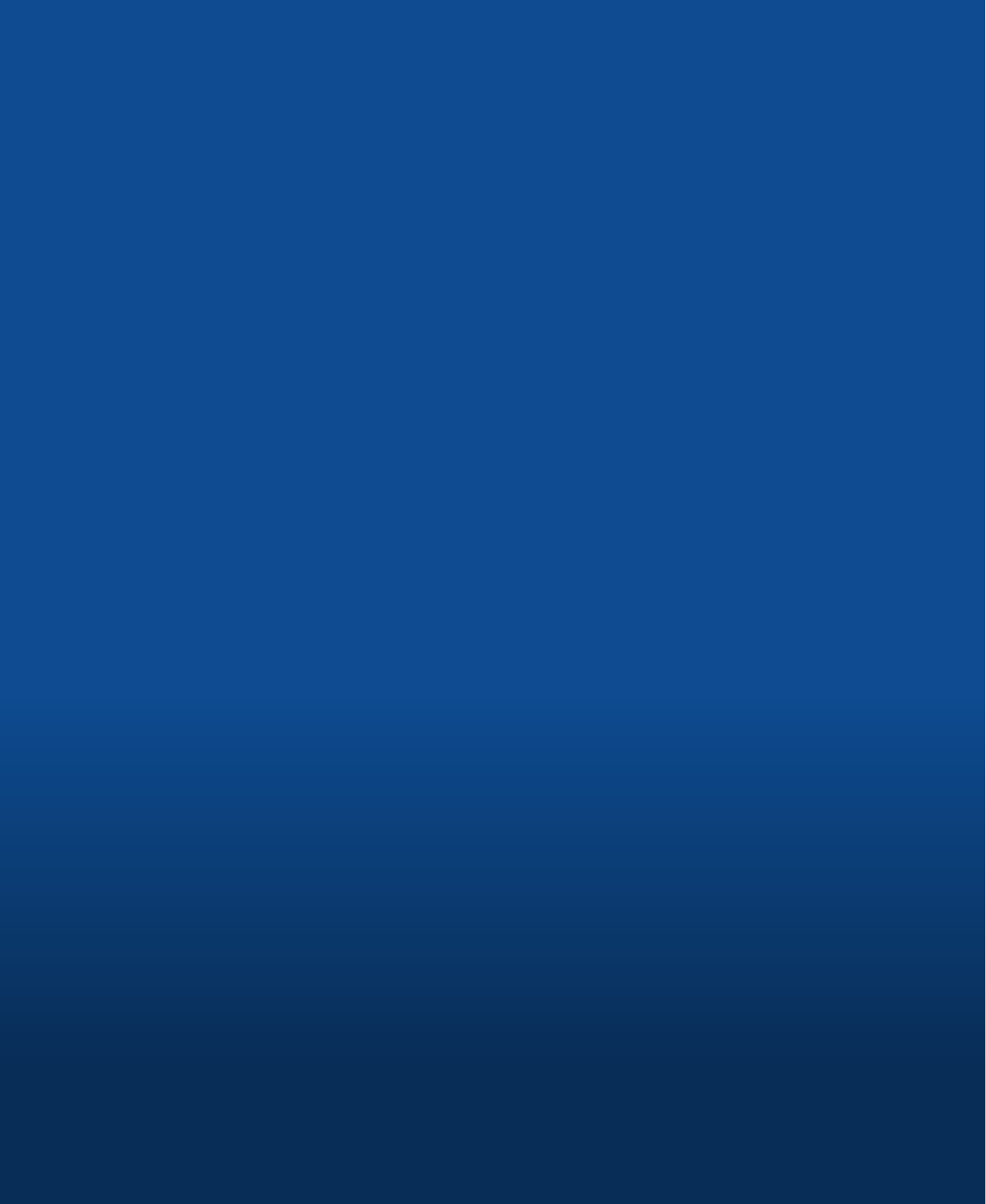## **Action is Needed to Address Ohio's Direct-Care Workforce Crisis**

It is no secret that we are dealing with a crisis in our direct-care workforce.

These are the individuals responsible for providing hands-on care to the most vulnerable of the people we serve. They bathe, dress, feed, remind, befriend, and drive. Because of them, people with disabilities can go to work and school, and stay active in their family, church, and community. They are, in short, the backbone of any care plan.

Unfortunately, this work is often part-time, without benefits, physically challenging, and grossly underpaid. It should be an embarrassment to the state of Ohio that some direct-care providers rely on such public benefits as food stamps to get by. Why should someone choose to work for under \$10 an hour, and often minimum wage, when the nearest fast-food restaurant pays more and offers benefits?



*Renee Wood, Chair Ohio Olmstead Task Force*

Ohio must address this issue.

On Feb. 6, 2019, a meeting was held by a group representing individuals with disabilities, family members, veterans, advocacy groups, agencies and independent providers, the Ohio Olmstead Task Force, the Ohio Department of Medicaid, the Ohio Department of Aging, the Ohio Department of Developmental Disabilities, and the Ohio Developmental Disabilities Council. This was not a meeting to rehash old issues. Rather, it was to create a plan of attack and a method for addressing these problems.

Along with the meeting, a survey was sent out as part of this effort. More than 300 direct-care providers, family members, and individuals with disabilities responded to questions about the direct-care provider shortage.

This report is our effort to capture the action items that came from the meeting and the statistical analysis and responses from the survey.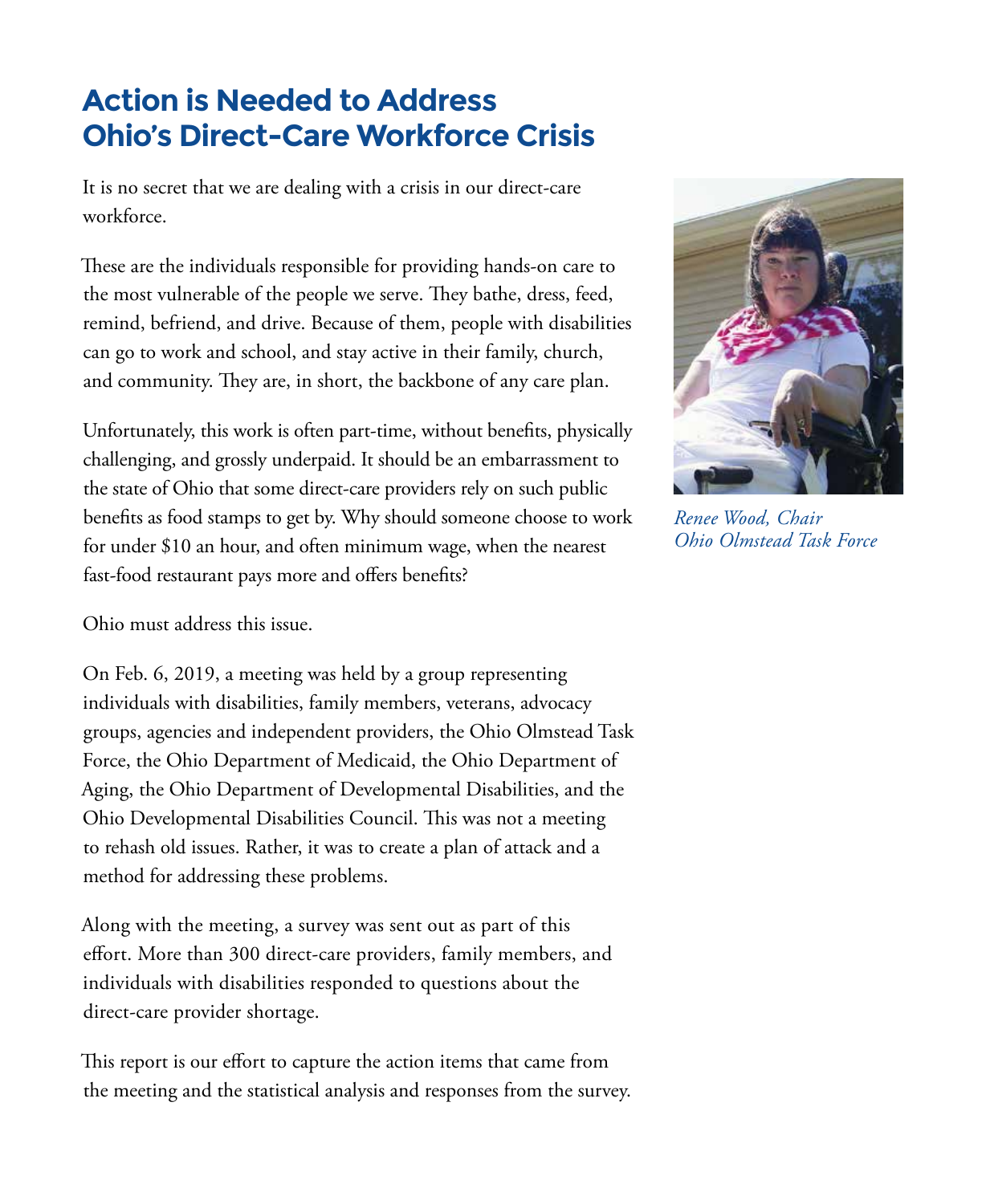# $V$ iSiON: A system where everyone is working together.

Meeting attendees were divided into four groups and asked to create three goals that could be achieved in six months. From these, priorities were created.

| <b>GROUP1</b><br>1. Raise the dignity of the profession;<br><b>2.</b> Provide improved and increased<br>training; and<br><b>3.</b> Create a database of skilled/trained<br>providers for individuals and caregivers.                                                     | <b>GROUP 2</b><br>1. Elevate the direct-care profession;<br>2. Use Ohio Health Transformation to<br>bring stakeholders into alignment and<br>break down silos; and<br><b>3.</b> Provide personal assistance training<br>through waivers so consumers can<br>manage caregivers. |
|--------------------------------------------------------------------------------------------------------------------------------------------------------------------------------------------------------------------------------------------------------------------------|--------------------------------------------------------------------------------------------------------------------------------------------------------------------------------------------------------------------------------------------------------------------------------|
| <b>GROUP 3</b><br><b>1.</b> Initiate review across systems that shows<br>services provided and data;<br>2. Focus on budget, using data to make<br>strong workforce request; and<br><b>3.</b> Develop a position paper on incentives<br>for direct-support professionals. | <b>GROUP 4</b><br>1. Create a task force that includes all<br>systems;<br>2. Budget Advocacy: Where allocated funds<br>go, how much money will be needed, and<br>how money will be spent; and<br><b>3.</b> Outreach and educate others on our<br>priorities.                   |

## **Our Immediate Priorities**

Request a dedicated state office to bring stakeholders together. The goal is to eliminate silos, bringing stakeholders into alignment, streamline processes, elevate directcare workers, and collect meaningful data and impact on the state budget. Advocate for increased wages for direct-care workers. The intent is for workers to reap the benefit, not the employers.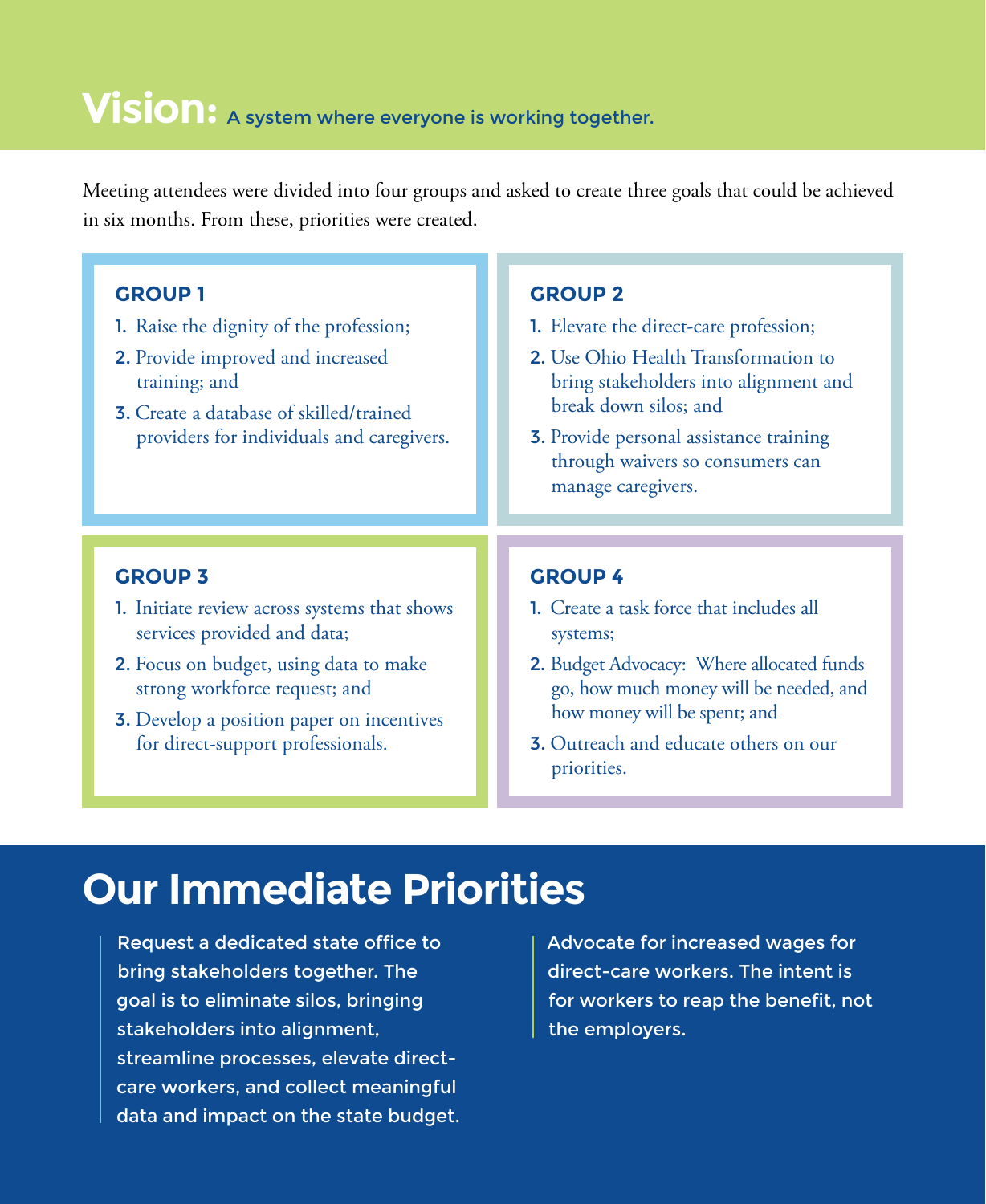## **Survey Responses**

Individuals attending the summit were asked to establish three top goals for the next six to twelve months. Since there was some overlap, a compilation of those goals is listed here.

- Elevate the direct-care worker profession and increase pay.
- Determine whether higher reimbursement rates would trickle down to the worker and not the employer, and establish a verification system.
- Training/workforce development; Establish the direct-care profession as a positive career that people would want to pursue, and market it as such.

Create a dedicated multiagency state department to help direct individuals address issues, including waiver programs.

- Create training and certification requirements for direct-care professionals.
- Alignment of provider requirements.
- Technology/remote supports.
- Get buy-in from appropriate stakeholders (policymakers, etc.).
- Support the onboarding process for providers – training, supervision, and employment supports, such as child care, housing, and insurance.
- Simplify the language of all notifications to providers.
- Send input on budget.
- Conduct education and outreach to state-tested nurse aide and nursing schools regarding homecare opportunities and waiver programs.

Simplify enrollment process for providers that includes:

- > Clear and easy method of understanding rules;
- > Easy understanding of enrollment process for all waivers;
- > Direct enrollment for new providers to enroll with MCOs;
- > Create support hot line so individuals can get questions answered while enrolling.
- Align policies to eliminate silos.
- Create a comprehensive and accurate database of independent and agency providers.
- Better inclusion of providers in the policymaking process, especially with regard to IP inclusion in stakeholder groups.
- Conduct a top-to-bottom review of the current careprovider system.
- Identify all veterans currently receiving services.
- Communicate and commit to work together across state agencies, and with consumers and providers.
- Streamline process for becoming an independent provider, including training by employer.
- Support the Ohio Olmstead Task Force in the next steps of this project.
- Research the Lucas County Board of Developmental Disabilities' implementation of ERNs – support for direct-care workers.

Determine the total number of served and unserved individuals in the state.

- Seek tax breaks for direct-care workers.
- Review existing rules of various long-term care programs.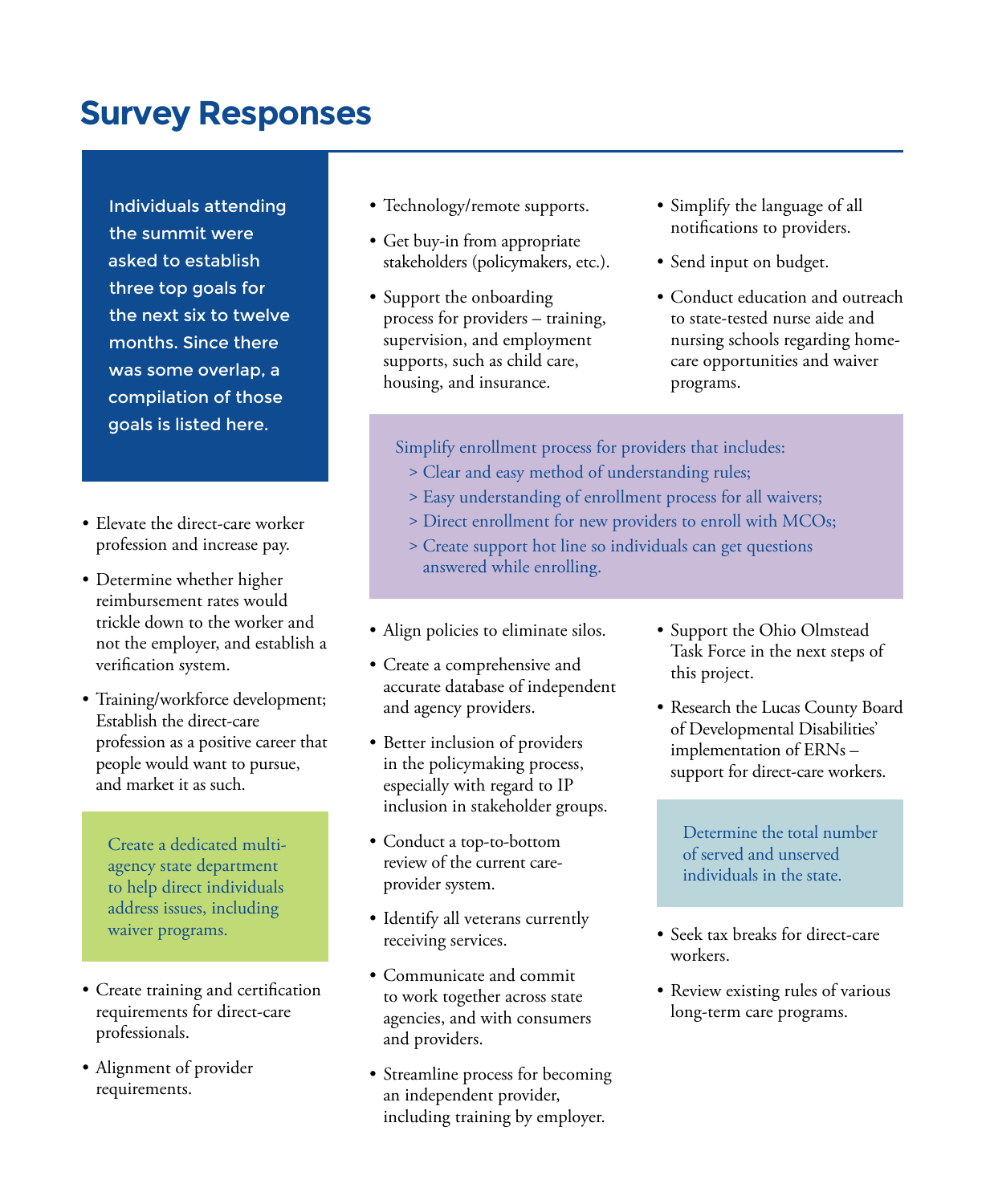**What do you feel is the top issue in finding or retaining direct-care workers for community-based, longterm care services?**

Of the 270 respondents, 188 – 70 percent – cited low wages and benefits as the top issue.

"Although I am not directly in this field, I constantly hear that low wages are a reason people move so much."

### **What are other issues in finding or retaining direct-care workers for community-based, long-term care services?**

**Of the 254 respondents answering the question, 73 – 29 percent – cited wages and benefits as a top issue. 49 respondents – 19 percent – cited training as an issue.**

**Only 7 respondents – 3 percent – cited issues with consumers as a reason they were unable to retain direct-care workers.**

"To my understanding, the two least desirable factors are low wages and poor working conditions. In some cases, the conditions of the homes are terrible and caregivers are often asked by the client to perform household duties beyond the scope of what is contracted."

"Consumers are often quick to blame the directcare workers for any problems or thefts that occur in the home."

"Offer incentives to work."

"The lack of fuel reimbursement for travel is a problem for direct-caregivers."

"Some homes have bedbugs and roaches, and some have family members using drugs. These are extremely difficult environments for directcaregivers to work in."

"The absence of transportation options to get workers to rural/remote areas. There is no reimbursement for mileage, which causes a problem for direct-caregivers."

"Many home-health agencies have staff split between different areas. This causes an inefficiency when scheduling multiple clients who are located in the same area. If there was centralized scheduling or a partnership between home-health agencies, workers could pick up clients within the same geographic area."

"A lack of up-to-date provider directories."

"It is easier for home-health workers to take a job in a nursing facility where their schedule is consistent and they don't have to drive from place to place without compensation."

"Low staffing leads to exhaustion and burnout."

- "Poor pay. The good employees often leave for better pay."
- "Rural areas of the state often do not have providers available."

"It is important to find caregivers that understand they are a lifeline for the people they are caring for."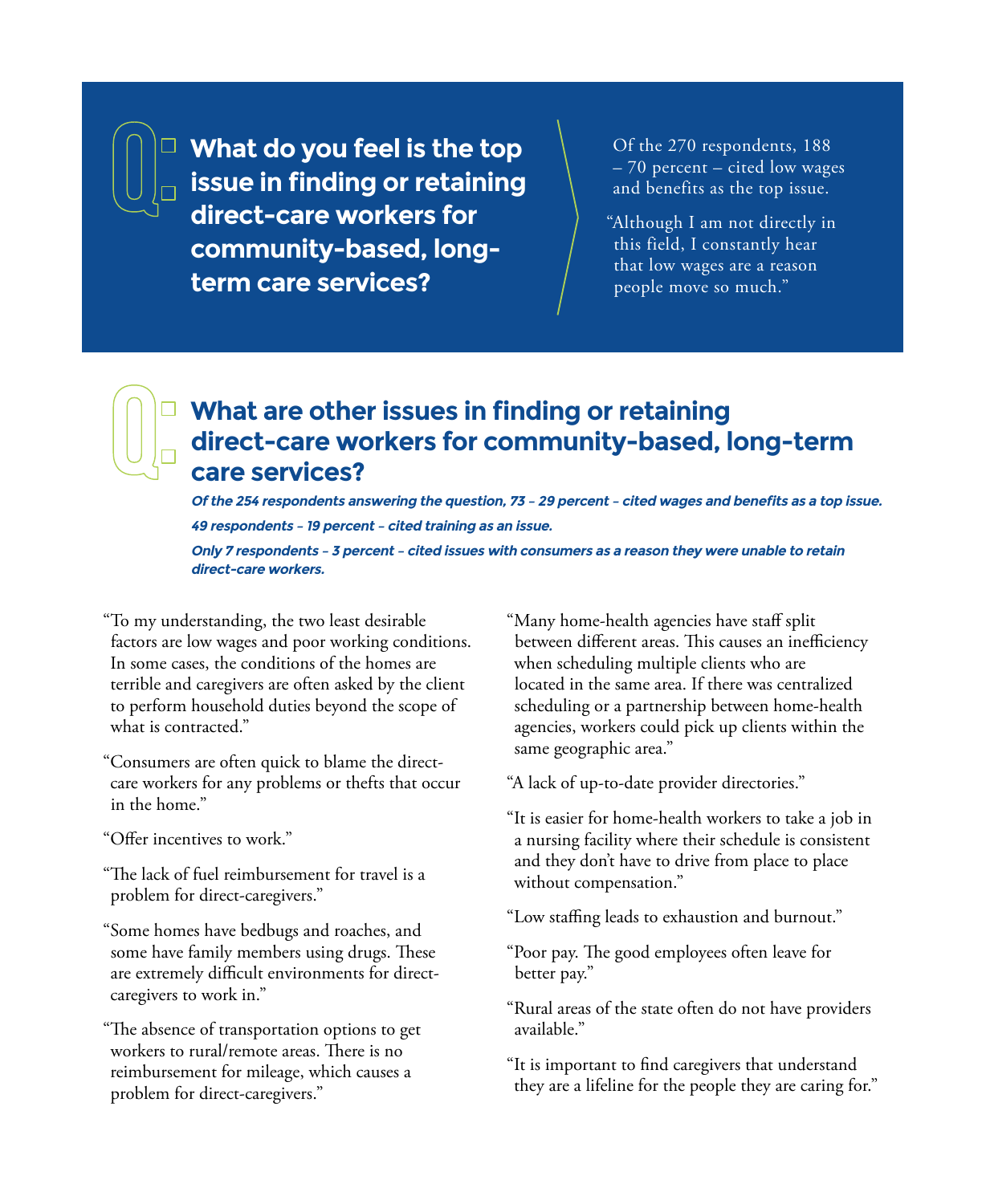## **What types of services are impacted the most?**

**To this open-ended question, overwhelmingly, respondents believed that personal-care services were impacted most. This included homemaking, transportation, skilled nursing and therapies, hygiene, and meal preparation.**

"This consistently impacts the patient's quality of life."

"Direct-care services can have a negative impact on every other service that the consumer needs to live independently in the community."

"Personal care and homemaking services. Many seniors either lack informal support to assist them, or their informal supports work full time to support their own families. Thus, they have limited availability to assist. The lack of workers and lack of available informal support causes seniors to move to long-term care facilities and lose their independence."

"Home-health aide service appears to be the worst as agencies do not have enough staff or staff willing to drive to rural areas."

"Providers don't send aides out anymore because of the low Medicaid reimbursement. They won't waste their time on homemaker services."

"Quality professional case management is lacking. There is no time to build relationships. The work is mostly a task-oriented job now and a lot of clerical duties."

"Every aspect of community living is negatively impacted by the direct-provider shortage. We are all suffering the loss of integration of all community members."

#### **"THERE IS A LACK OF AVAILABILITY OF PERSONAL CARE AND HOMEMAKER SERVICES."**

"The entire home- and community-based services waivers are negatively impacted by the critical shortage of home-healthcare providers."

"In my opinion, home-healthcare professionals are the most important of the direct-support professionals. If individuals with disabilities cannot get the help they need with their activities of daily living, I believe we cannot live the life we choose. I have been deeply impacted by this issue myself. Due to the lack of home-healthcare aides, I chose to move into a long-term care facility. I was worried about what would happen to me if something happened to my mom, who is my primary caregiver."

## **For the issue you have identified as the top concern, what solutions do you think can address this issue?**

**Of the 249 respondents, 157 – 63 percent – said higher reimbursements and better pay were the solution.**

"There is a need for additional training opportunities in rural areas."

"Engage the workforce so that they are fulfilled and committed. Offer some type of work incentives that drive their behavior toward quality and care."

"Offer better training, or perhaps internships, in the field so workers understand what is expected and required. They will be better prepared to handle situations that might arise. We need better pay for direct-caregivers and more responsive agencies that listen to, and find solutions for, complaints from workers or the clients."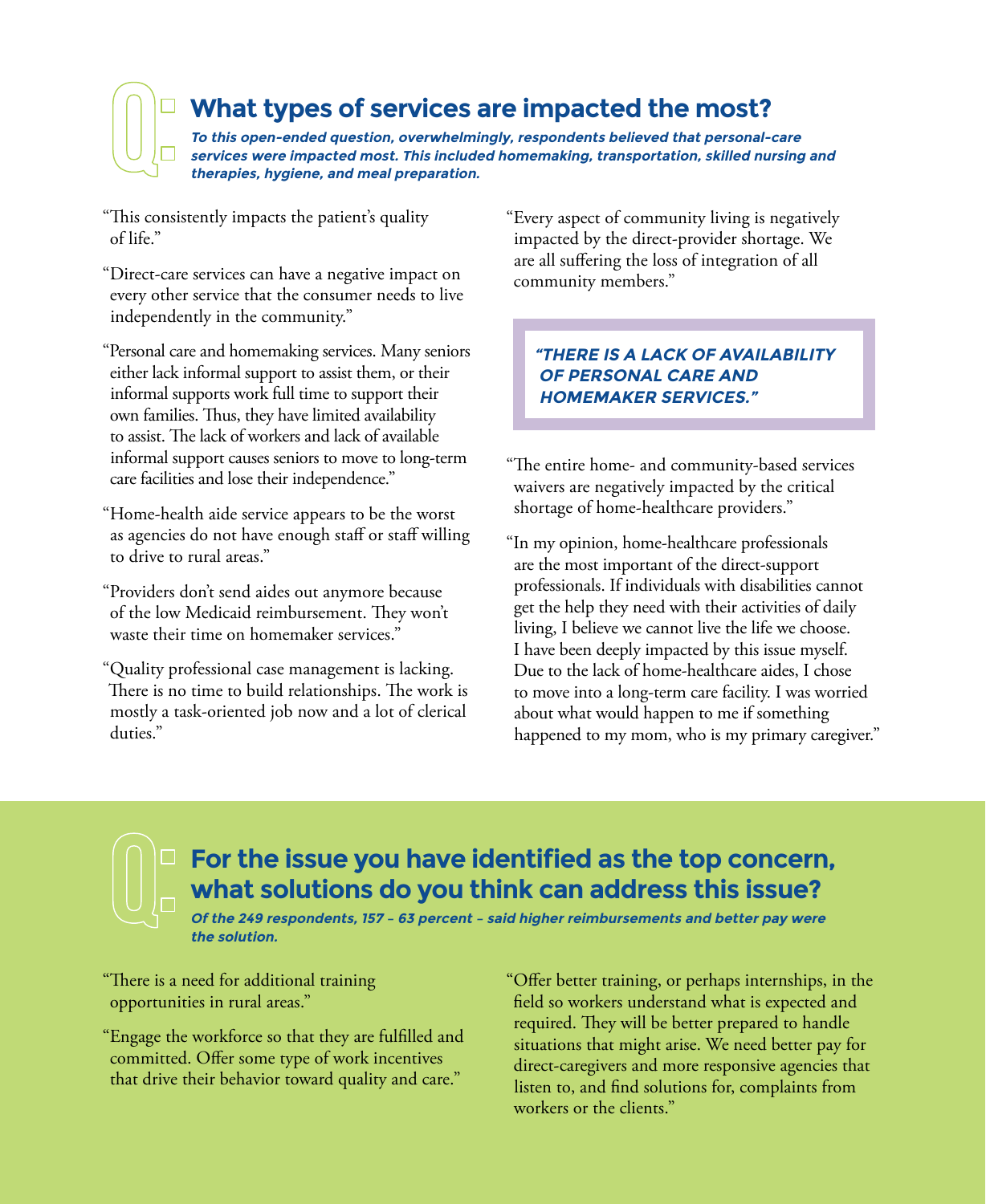## **What steps would be needed for this? For example, legislative change, consumer or provider training.**

"Legislative change."

"Provider outreach."

"Workforce development and employer/ business implementation."

**"BOTH LEGISLATIVE ACTION THAT FINALLY PLACES VALUE ON THE SERVICE AND BETTER, REALISTIC TRAINING WAIVER AMENDMENTS."**



## **For any additional issues you have identified, what solutions do you think can address these?**

"Aides need to be better educated."

- "Offer aides such benefits as healthcare and retirement. Market the position as a career opportunity."
- "Offer online training for workers at a low cost. Support them with a mentoring program through the employer."
- "Increase the reimbursement that allows for increase in wages for staff. This will open the door for an increase in new hires."

**"WE NEED MORE REALISTIC TRAINING FOR AIDES WHEN DEALING WITH DEMENTIA, MENTAL HEALTH, AND SUBSTANCE ABUSE."**

"Once the pay is increased, more aides would be willing to stay in the home-health field."

**"CREATE AN ATMOSPHERE AND CULTURE THAT EMBRACE AND ENCOURAGE CAREGIVING AS A NOBLE PROFESSION."**

"There should be some requirements on the patient's part to keep their home sanitary."

"Patients should have to treat aides with respect in order to qualify for assistance."

"Offer incentives to providers who find innovative solutions to meet the needs of our individuals."

**"COMMUNICATE, COLLABORATE, EDUCATE, AND EXECUTE. WE CANNOT SHY AWAY FROM INNOVATIVE APPROACHES TO SOLVING LONG-STANDING PROBLEMS."**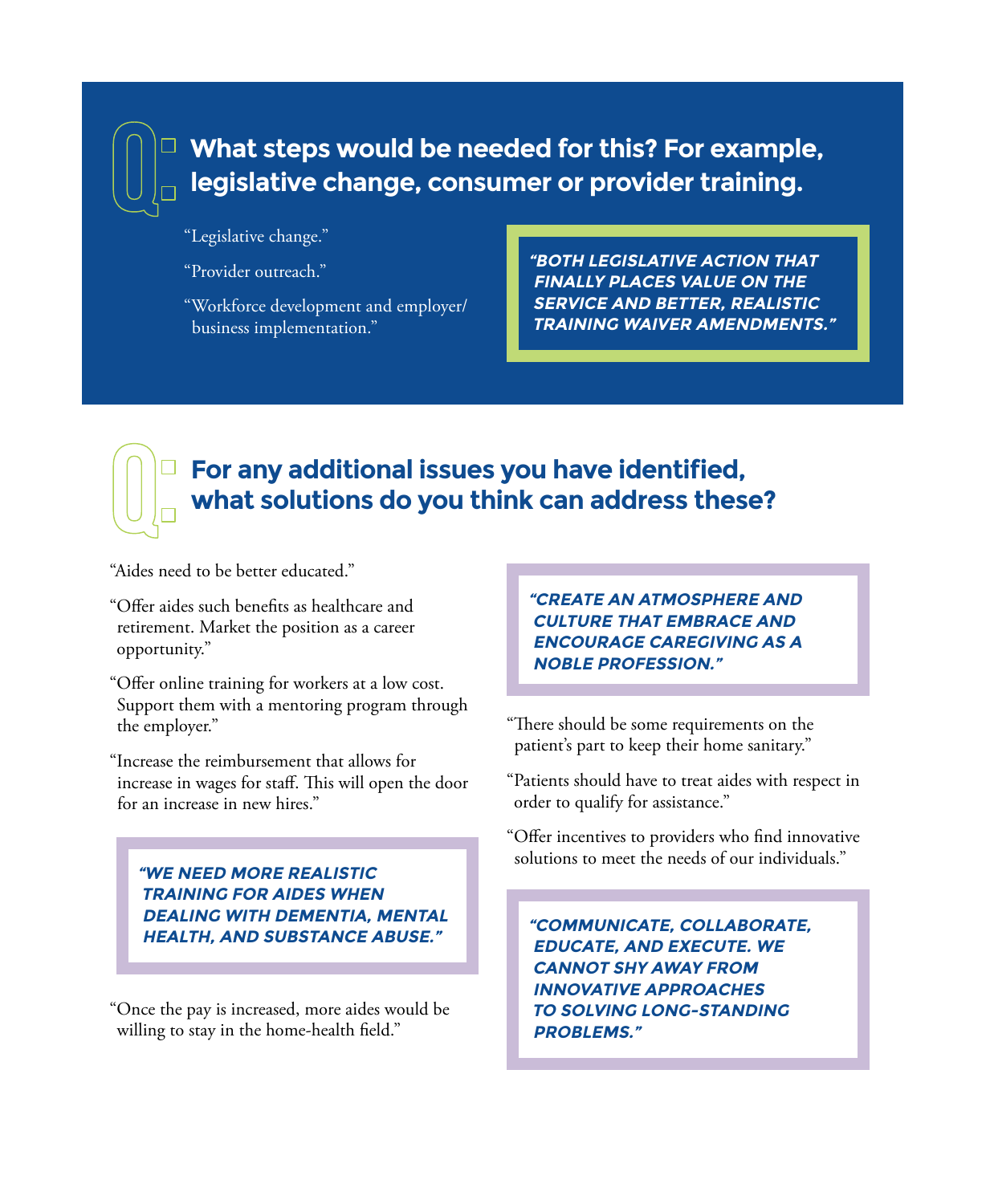## **What steps would be needed for this - legislative change, consumer or provider training?**

"Better consumer and provider training."

- "Advocate for rule changes and leadership at a state level to create and make the training available."
- "We would need buy-in from our legislature and state agencies as this would require budgetary authorization at every level."
- "I truly believe it all comes down to increased rates for the provider so they can pay better wages and have benefits for aides."
- "Invite people who are on the receiving end of direct care and listen to what they experience."
- "A lot of disabled can live a productive life with assistance. Home care is very important."
- "Legislative change requiring workers to have mandated standardized training prior to working with seniors in their homes. Training needs to be easily accessible to workers. There also should be increased pay standards."

"Home-health aides need to be provided with training to assist them in caring for people with dementia and those who are bedridden."

"Create a set minimum wage for direct-care workers."

"I think appointing a provider advocate for each of the 88 counties would help clear up some confusion."

#### **"LEGISLATIVE CHANGE IS NEEDED TO RESTRUCTURE HOW TO PAY FOR TRAVEL OR MILEAGE."**

- "Make the state of Ohio and managed-care companies update provider directories. This would be helpful for those searching for providers."
- "Have a grassroots effort to educate and engage legislators."

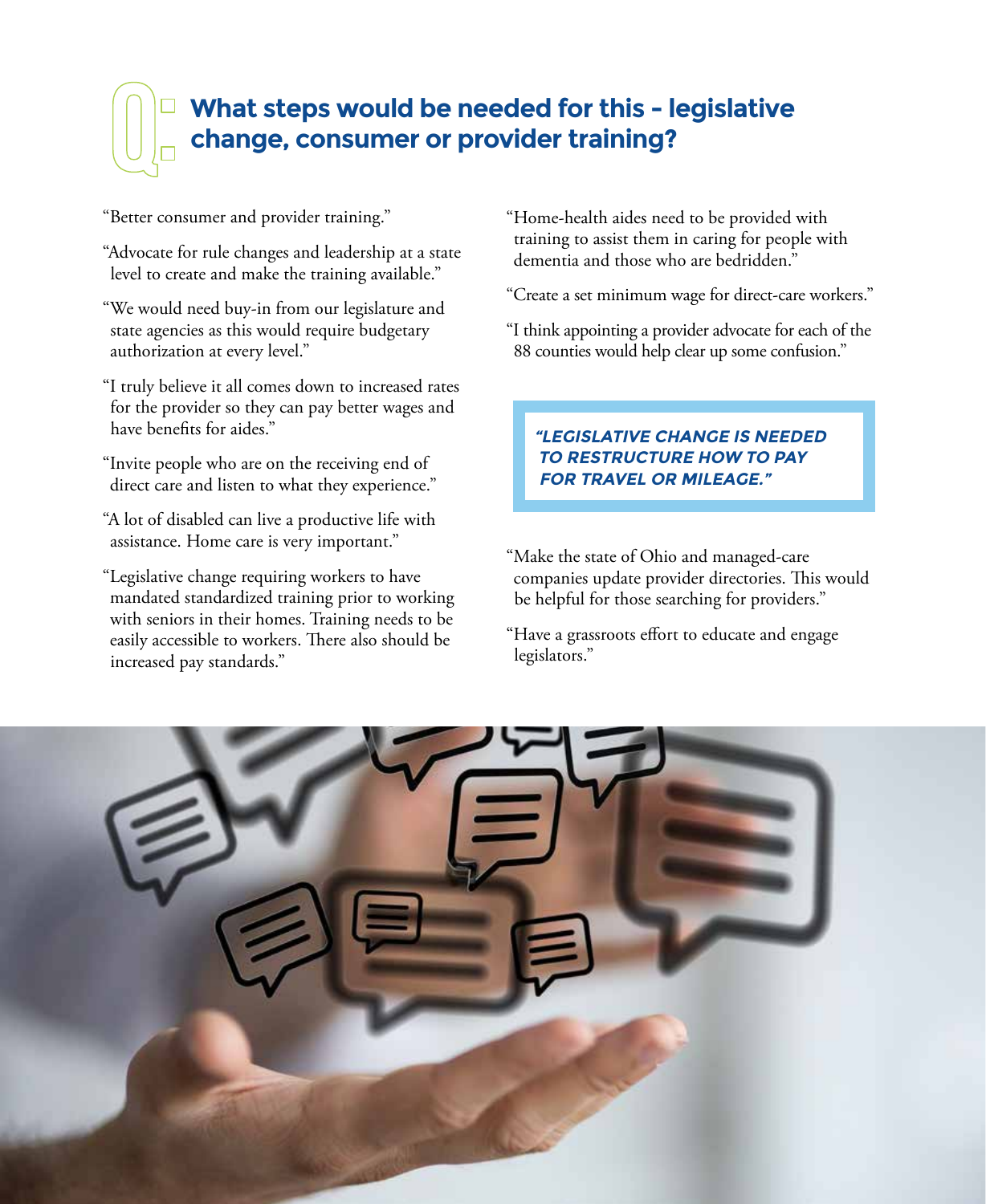## **Facts About the Direct-Care Workforce Crisis**

According to the U.S. Bureau of Labor Statistics, an additional 1.1 million direct-care workers will be needed by 2024. That represents a 26 percent increase over 2014. However, the population of women aged 25- 64, the segment of the population that overwhelmingly fills these jobs, will increase at a much slower rate.

According to the *Report to the President 2017, America's Direct Support Workforce Crisis: Effects on People with Intellectual Disabilities, Families, Communities and the U.S. Economy*, the average directcare provider earns \$10.72 an hour.

According to the same report, the annual turnover rate for direct-care providers is 45 percent.

According to the *Report to the President 2017*, vacancy rates average more than 9 percent.

In recent years in at least two states, Minnesota and Wisconsin, thousands of people have been denied admission to nursing homes because of a lack of direct-care providers.

70 percent of Wisconsin nursing and group home administrators reported a dearth of qualified direct-care providers.

Individuals in rural New York soiled themselves and went without meals because of a critical shortage of direct-care providers.

Illinois has experienced a 30 percent shortage in direct-care providers, compromising the independence of people with severe developmental disabilities.

**THE MOTHER OF A OHIO MAN WHO REQUIRES 24-HOUR CARE SAID, "THE DIRECT-CARE SHORTAGE IS NO LONGER A CRISIS. IT'S MOVED WELL BEYOND THAT. WE'RE NOW AT DEFCON 7."**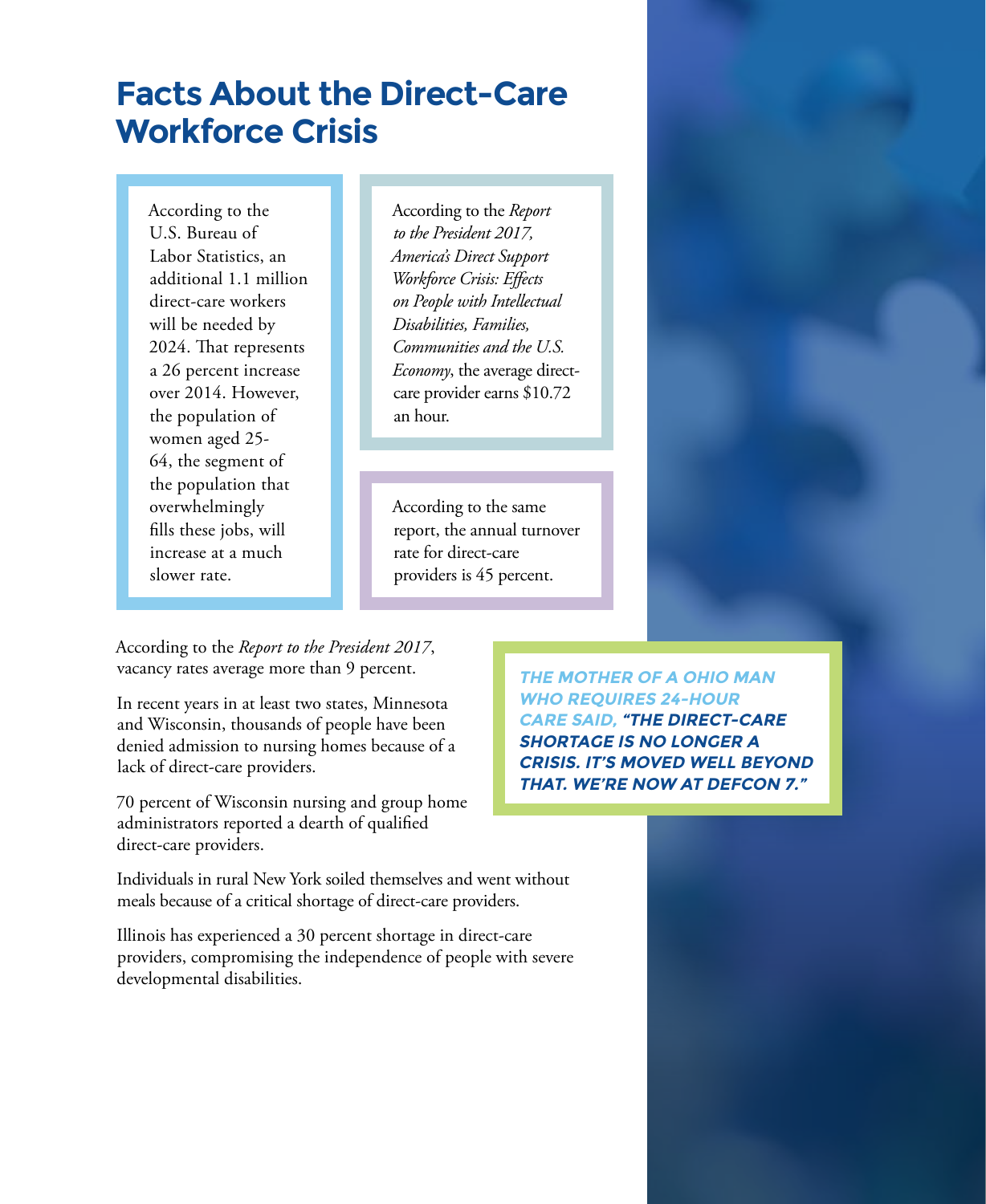